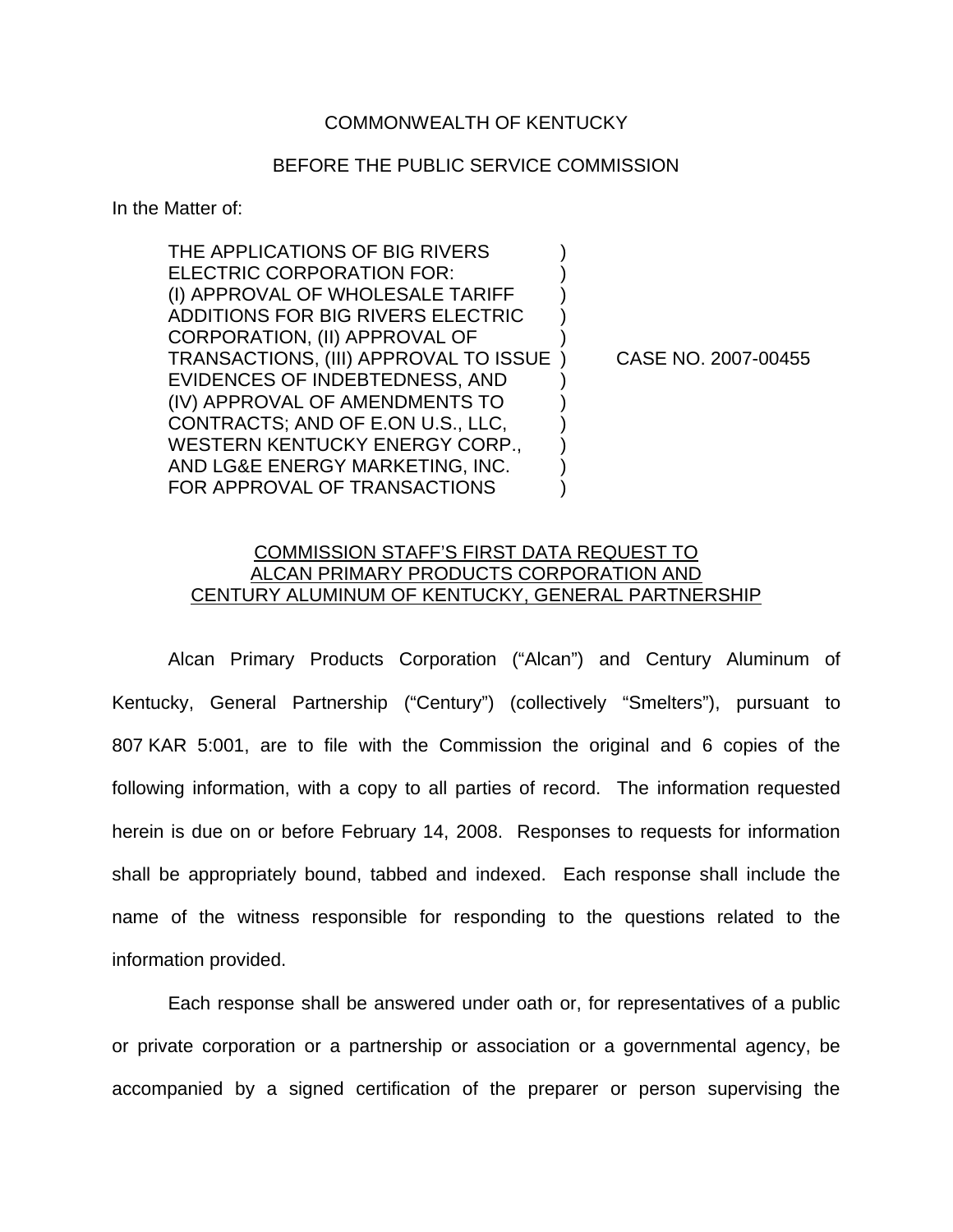preparation of the response on behalf of the entity that the response is true and accurate to the best of that person's knowledge, information, and belief formed after a reasonable inquiry.

Smelters shall make timely amendment to any prior responses if they obtain information which indicates that the response was incorrect when made or, though correct when made, is now incorrect in any material respect. For any requests to which Smelters fail or refuse to furnish all or part of the requested information, Smelters shall provide a written explanation of the specific grounds for their failure to completely and precisely respond.

Careful attention should be given to copied material to ensure that it is legible. When the requested information has been previously provided in this proceeding in the requested format, reference may be made to the specific location of that information in responding to this request. When applicable, the requested information shall be separately provided for total company operations and jurisdictional operations.

1. Refer to the direct testimony of Henry W. Fayne ("Fayne Testimony") at page 6, lines 22-23. Is the premium of \$0.25 per MWh above the large industrial rate that has been agreed to by the Smelters represent a purely non-cost-based premium? If no, explain in detail the cost basis for the \$0.25 per MWh premium.

2. Is Mr. Fayne aware that, by Order dated October 30, 2007 in Case No. 2007-00177,<sup>1</sup> the Commission conditionally authorized Big Rivers Electric Corporation ("Big Rivers") to construct 13.2 miles of 161 kV transmission line at an

<sup>&</sup>lt;sup>1</sup> Case No. 2007-00177, Application of Big Rivers Electric Corporation For a Certificate of Public Convenience and Necessity to Construct a 161 kV Transmission Line in Ohio County, Kentucky.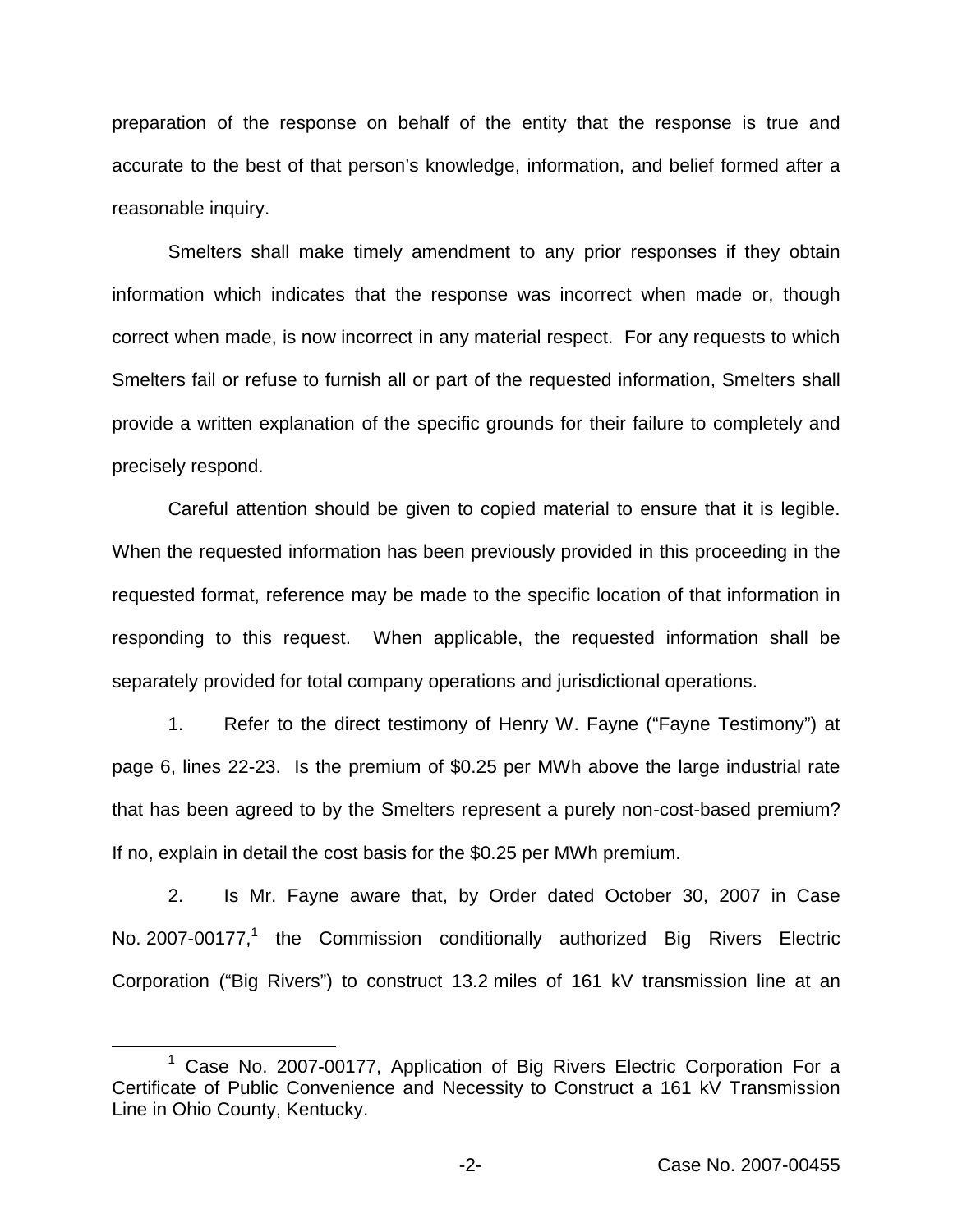estimated cost of \$4.7 million that will be needed to export 850 MW of excess generating capacity in the event that both of the Smelters terminate their proposed power contracts prior to 2023?

a. If the entire cost of this transmission line is to be paid for entirely by the Smelters, explain in detail how that payment will be made and identify the specific rate mechanism by which that payment will be made.

b. If the cost of this transmission line is not to be made entirely by the Smelters, explain in detail the reasons why the entire cost should not be allocated to the Smelters.

c. The Fayne Testimony at pages 10-11 discusses a number of contract provisions which will allow the Smelters to reduce their consumption, with that power being sold off-system to the credit of the Smelters. Explain in detail whether the cost of this transmission line will be reflected as an offset to the amounts that would otherwise be credited to the Smelters for these sales.

3. Refer to the Fayne Testimony, page 14, lines 5-7. Provide all source material which supports the statement that, "industry analysts [project] that the long term LME price will be \$2100 per metric ton . . . ."

4. Refer to the Fayne Testimony, page 14, lines 12-14. Explain in detail the meaning of the term "large capital investments" and state the amounts and dates of these investments. Also state whether or not these investments will increase either Smelter's existing output or reduce its existing cost of production.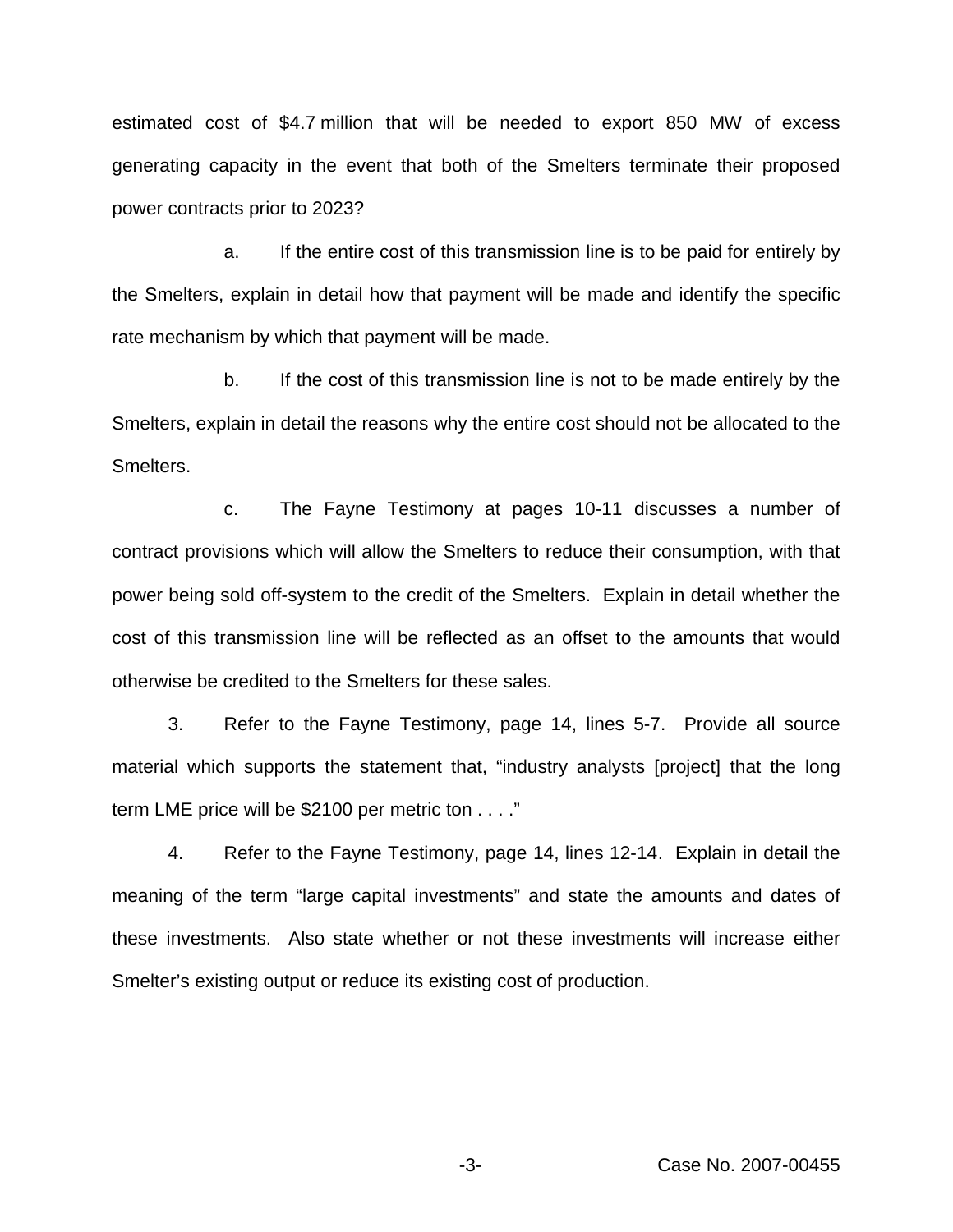5. Refer to the Fayne Testimony, page 14, line 21, to page 15, line 1. Explain in detail the "financial commitments" that will be made by the Smelters, and indicate the amounts, timing, and purpose of each financial commitment.

6. Refer to the Fayne Testimony, page 15, lines 8-10. Explain in detail why the Smelters do not have sufficient information to agree or disagree with the Big Rivers' financial forecast.

a. State whether any of the joint applicants have refused to provide information that was requested by the Smelters.

b. Provide a detailed list of the information that the Smelters believe would need to be reviewed to determine whether they agree or disagree with the Big Rivers financial forecast.

7. Provide a schedule which shows for each of the last three calendar years (2007, 2006, and 2005) the quantities of power, in MWh, purchased by Alcan from Western Kentucky Energy Corp. and the prices paid in dollars per MWh for each purchase. In addition, include on this schedule the quantities of power purchased in MWh, and the prices paid in dollars per MWh, for each individual purchase of power that was supplied by other than Western Kentucky Energy Corp. Each power purchase that was supplied by Big Rivers should be appropriately identified, but no other supplier needs to be identified.

8. Provide a schedule showing for Century the same information regarding the quantities of power purchased and the prices paid as provided for Alcan in response to the immediately prior question.

-4- Case No. 2007-00455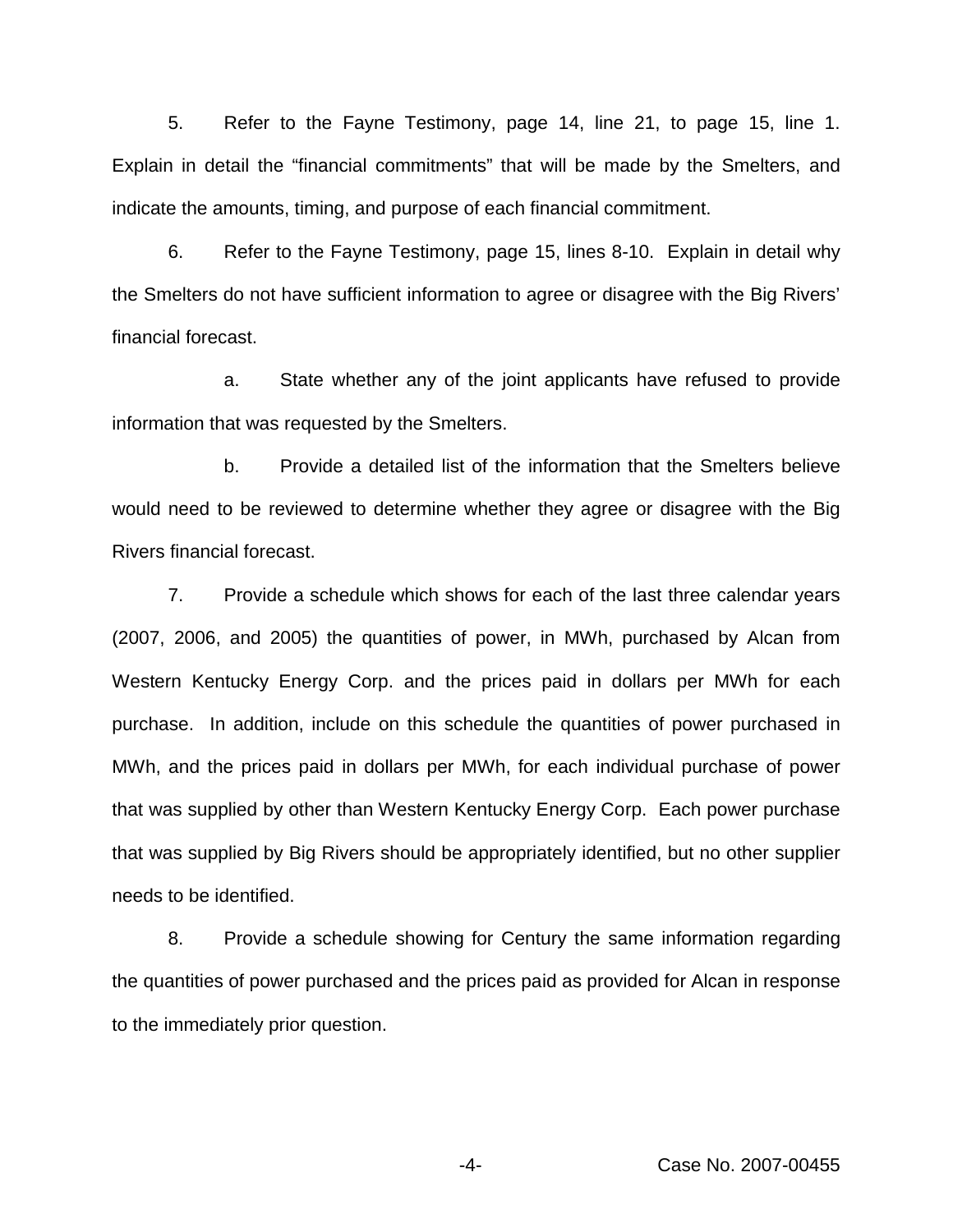9. The Fayne Testimony, page 5, lines 1-6, states that the Smelters' current blended cost of power is \$35 per MWh, but in HWF Exhibit 1, page 2 of 2, the average Alcan rate is shown as \$27.76 per MWh and the average rate for Century is shown as \$30.73 per MWh. Explain the differences between the average electricity prices shown in HWF Exhibit 1 and the price stated in the Fayne Testimony, page 5.

10. Refer to the Fayne Testimony, HWF Exhibit 1, page 2 of 2. Provide the workpapers and source documents used to derive the numbers in the column titled, "Average Electricity Price." Also provide a projection of the average electricity price over the 5-year period 2008 through 2012 to the extent that such information is available to either Mr. Fayne, Alcan, or Century.

11. Provide the following information to the extent known to either Mr. Fayne, Alcan, or Century, about power purchased under fixed-price or formula rate contracts by each of the aluminum smelters listed in HWF Exhibit 1, page 2 of 2: Name of each power supplier, annual percentage of power supplied by each supplier, and length of term of each power contract, and average price per MWh paid under each contract in 2007.

12. What percentage of the annual output of the Alcan Sebree smelter is sold at the market price on the date of the sale, and what percentage of the output is sold at a price negotiated prior to the date of sale?

13. What percentage of the annual output of the Century Hawesville smelter is sold at the market price on the date of the sale, and what percentage of the output is sold at a price negotiated prior to the date of sale?

-5- Case No. 2007-00455